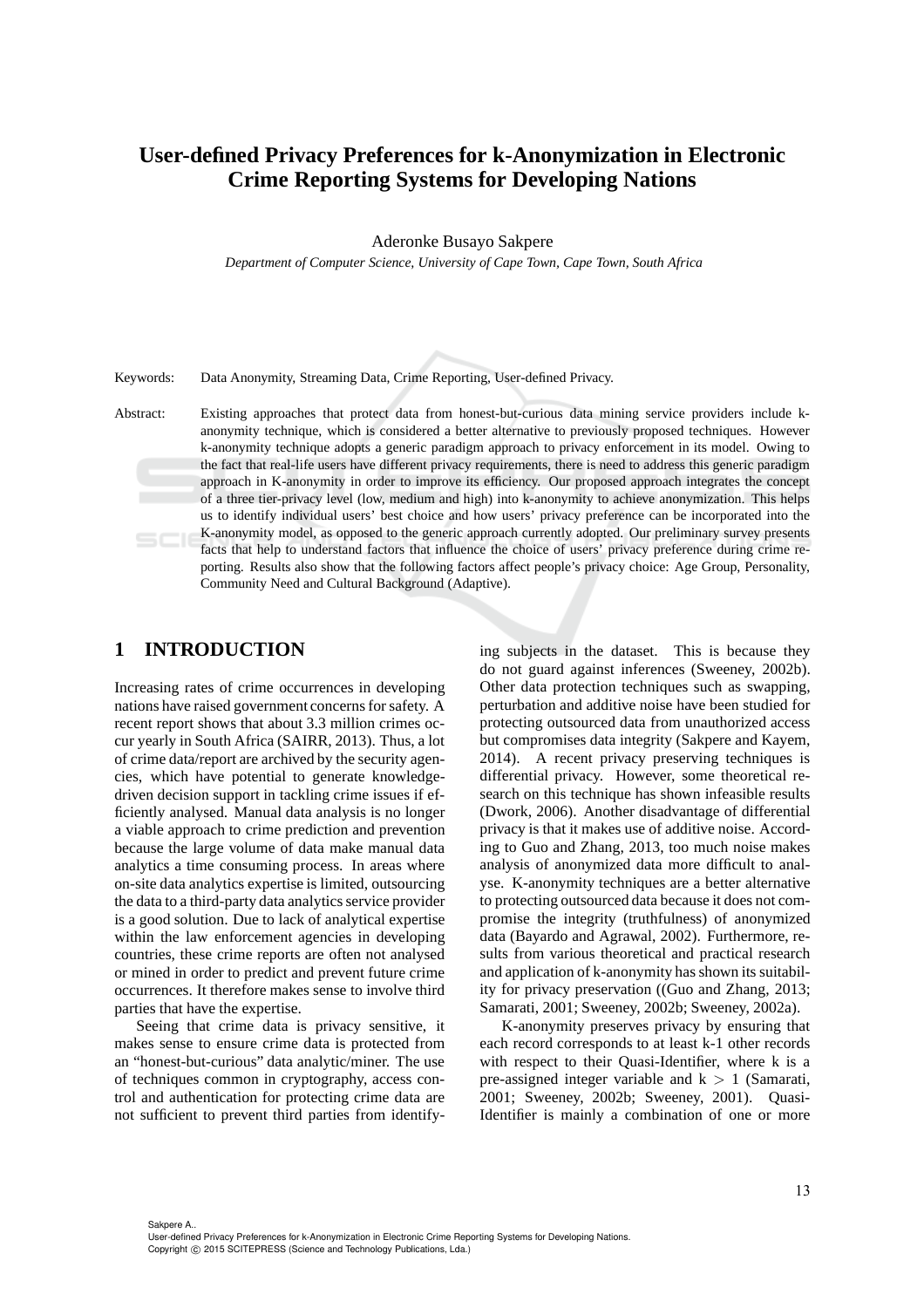non-explicit identifiers. These non-explicit attributes when combined together can potentially identify individuals. Examples of Quasi-Identifiers are Age and Sex. K-anonymity achieves this by using generalization and suppression (Samarati, 2001; Sweeney, 2002b). Generalization replaces a specific value with a more general but semantically consistent value (Sweeney, 2002a). Suppression involves withholding a value completely (Sweeney, 2002a). Therefore, if an attacker wants to identify a man in a released table and the only information he has is his birth date and gender. K-anonymity ensures there are k men in the table with the same birth date and gender. *K* is a pre-assigned integer that is greater than one. Tables 1 and 2 illustrate how k-anonymity works.

Table 1: Crime Victims' data in an explicit form.

| <b>Name</b> | Age | Gender |
|-------------|-----|--------|
| Rose        | 25  | Female |
| Mary        | 29  | Female |
| Scoth       | 32  | Male   |
| Smith       | 36  | Male   |

Table 2: Crime Victims' data in an anonymous form.

| <b>Name</b> | Age     | Gender |
|-------------|---------|--------|
| ****        | 20-29   | Female |
| ****        | 20-29   | Female |
| ****        | $30-39$ | Male   |
| ****        | 30-39   | Male   |

Table 1 shows data that needs to be anonymised. Table 2 is an anonymised version of table 1 using k-anonymity, where  $k = 2$  and  $QI = (Age, Sex)$ . From table 2, each sequence of values in QI has at least two occurrences. Hence, the probability of reidentification occurrence is 1/*k*.

### **2 OUTLINE OF OBJECTIVES**

K-anonymity model has been identified as a more promising alternative in data privacy preservation, as opposed to previously proposed techniques that have shortcomings in areas such as additive noise and inference attack to mention a few. However, kanonymity still requires refinement in certain aspects of its model, such as incorporating user-defined factors into the model for privacy preservation, as it ordinarily uses a generic paradigm for this purpose. Our key research questions are:

1. What are the major factors that determine the privacy level preference of a person who has been a victim of crime or a potential victim?

2. How can user defined privacy preference be integrated into k-anonymity, to improve its efficiency in privacy preservation?

## **3 RESEARCH PROBLEM**

K-anonymity uses the same privacy level (i.e. *k*value) for all individuals in the data set. The use of the same privacy for all users is unrealistic in real-life because individuals tend to have varying privacy protection requirements (Xiao and Tao, 2006; Gedik and Liu, 2008). Furthermore, the use of the same privacy preference for all users mean individual's privacy need is misrepresented. As a result, some users may be over-protected, while some others may be under-protected. This implies that overprotection could lead to high loss of information and under-protection could lead to inadequate protection (Xiao and Tao, 2006). Information loss is used to quantify the amount of information that is lost due to k-anonymization (Kabir and Bertino, 2011). The consequence of a high information loss is that it debases the utility of the released anonymized database for data mining or analysis (Byun and Li, 2006).

To illustrate this problem, let's assume a user named Mary prefer her details to be known when her details is released to a third party for data mining purposes. On the other hand, Smith might prefer that his details are well protected before they are released to third party for analysis or mining purposes. In addition, there are individuals who are indifferent about their privacy. As a result, it makes sense to integrate individuals privacy preference into k-anonymity.

## **4 STATE OF THE ART**

The need for data protection, especially when needed for research and data mining purposes has led to the development of several privacy enforcing algorithms that are based on techniques such as swapping, substitution, perturbation and additive noise (Sweeney, 2001). A major problem that the use of these techniques face, is the difficulty in relating them to the legal and societal norms of privacy (Jiang and Clifton, 2006). Furthermore, these techniques can produce "untruthful data" (Bayardo and Agrawal, 2002). As a result, Sweeney (Sweeney, 2002b) came up with k-anonymity to solve these deficiencies. Recently, a new technique named differential privacy has emerged to ensure privacy. It achieves this by the use of a randomized mathematical function. However, the use of rigorous mathematical computation involved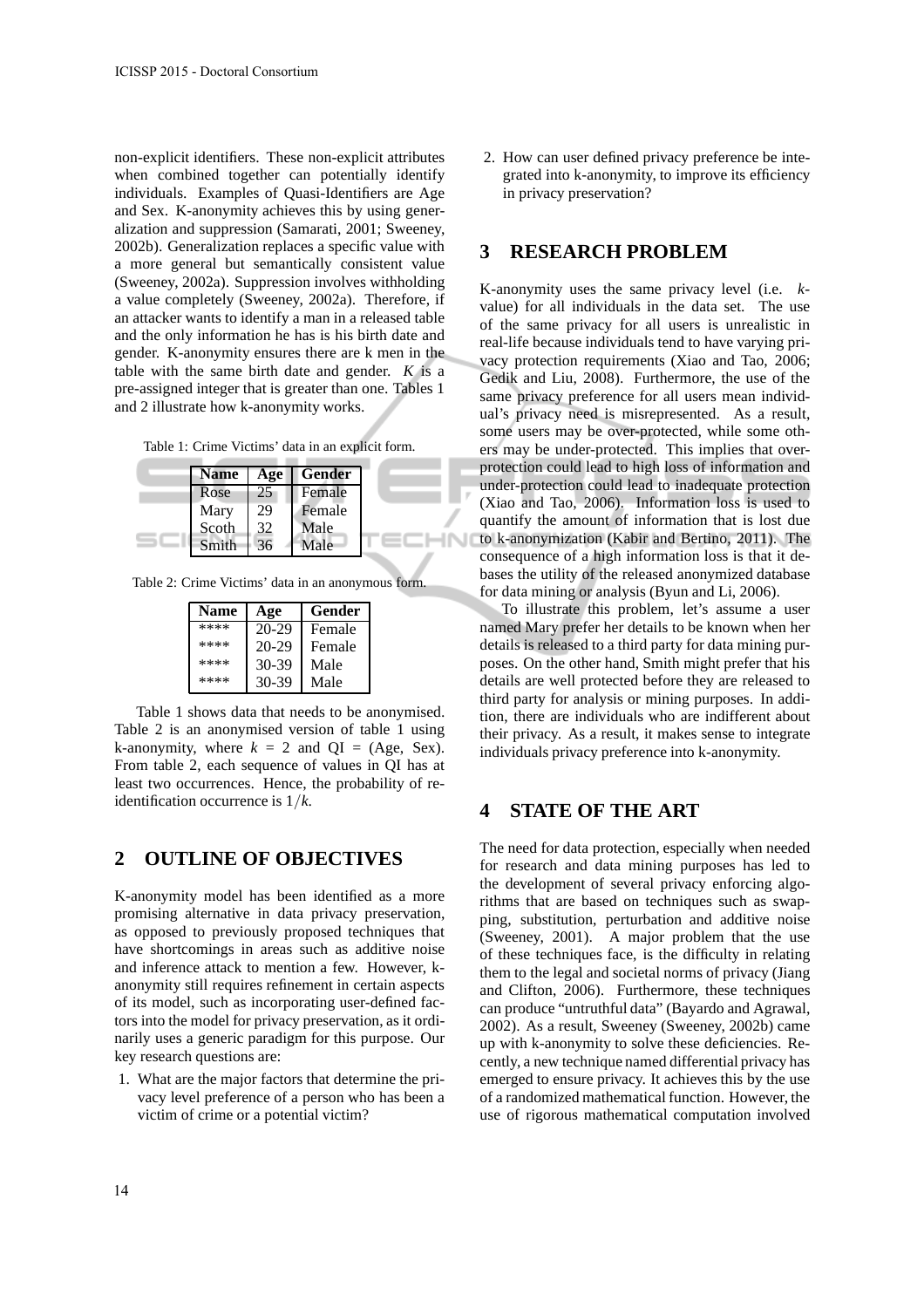in differential privacy makes it computationally intensive (Dwork, 2006).

One of the pioneer work in personalized privacy is by Aggrawal & Yu (Aggarwal and Philip, 2008). They achieved personalized privacy through the use of k-anonymity by allowing a user to select an integer, i, (where  $1 \le i \le n$ ) to indicate his/her privacy preference. This implies that in an anonymised table, T, the user must be included in a QI-group with at least size i. A drawback of this is that it might be difficult for users to set a realistic k-value in real-life especially in Crime Reporting System where users might be under duress or shock as a result of the crime. Also, setting a realistic k-value implies that users must understand the principle of k-anonymity.

An equally novel approach in achieving personalized anonymisation using the concept of k-anonymity is the work of Xiao and Tao, 2006. In their work, an individual specifies the degree of privacy protection for his/her sensitive values. Their solution assumes that each sensitive attribute has a classification tree and each record owner specifies a guarding node in the tree. Guarding nodes depend on user's personal privacy preferences and indicates how users want their sensitive values to be represented. A major drawback of their approach is that a guarding node requires that a hierarchy-tree be defined on sensitive attribute. However, hierarchical trees are difficult to define on numerical and transactional data. Another drawback is that in real-life, it is unclear how individual record owners would set their guarding node (Aggarwal and Philip, 2008).

Gedik and Liu, 2008 achieved personalized kanonymity by allowing users to specify their preferred k-anonymity value. A setback of this is that users may need to understand the concept of k-anonymity in order to be able to choose an appropriate k-value which may not be practical in real-life.

Another research targeted towards including users privacy preference in k-anonymity is the work of Kabir and Bertino, 2011. In their approach, they only considered the privacy level of individuals who do not care about the disclosure of their details. Their work did not encompass the personal privacy preference of individuals who care about their privacy.

We therefore note that the issue of incorporating users preference to cope with anonymization of data in a manner that is usable in real-life is yet to be studied. This study is necessary in order to generate reliable anonymized reported crime data for third party service providers.

## **5 METHODOLOGY**

The user study approach was used in order to determine factor(s) that influence people's privacy during crime report in real-life. We conducted this preliminary survey in the University of Cape Town, South Africa. Twenty-four participants were recruited to source user experiences with reporting crimes. The participants consisted of twenty users who had been affected by crime before and only four users whom had never been personally affected by crime. Questionnaires and face-to-face interviews were used to gather user's privacy preference during crime reporting. The questionnaire was designed to confirm the validity of the claims in the research of Xiao and Tao, 2006, and Gedik and Liu, 2008 that users have different privacy levels. In addition we also designed the questionnaire to confirm the claims of Chuang and Kuo, 2011 that users find it easier to determine their privacy level using a three-tier privacy level. Additionally the questionnaire aimed to gather other factors such as gender, age and crime level that influences peoples' privacy during crime reporting.

A three-tier privacy level preference consists of low, neutral (medium) and high. It is conceived that the willingness of an individual to share information is inversely related to his/her privacy level preference. Our choice of three-tier is based on the research of Chuang and Kuo, 2011 that believe users can only recognize their privacy requirements between three levels. A high privacy level indicates an extreme privacy consciousness, whereas a low privacy level depicts a lower privacy consciousness. Therefore, neutral privacy level is an intermediate.

#### **5.1 Survey Analysis**

Figure 1 and Table 3 illustrate both visual and quantitative contents of data collected. Such summary is necessary to obtain preliminary information about the relationship among the variables collected. All the collected survey data comprised of 24 subjects and eight categorical variables: *Sex*, *Age group*, *Present education level/Occupation*, *Highest education qualification* (HEQ), *Victim of crime*, *Crime experienced*, *Preferred privacy level* (PPL), and *Reason for choice of privacy* (RCP). All the subjects interviewed are postgraduate students whose *Occupation* and *HEQ* are exactly related. For example, a student enrolled for PhD has a Masters degree as his/her *HEQ*. Without loss of generality, *HEQ* will consequently be deleted from the analysis data. Table 3 and Figure 1 provide summaries of the different categories of each of the variables left.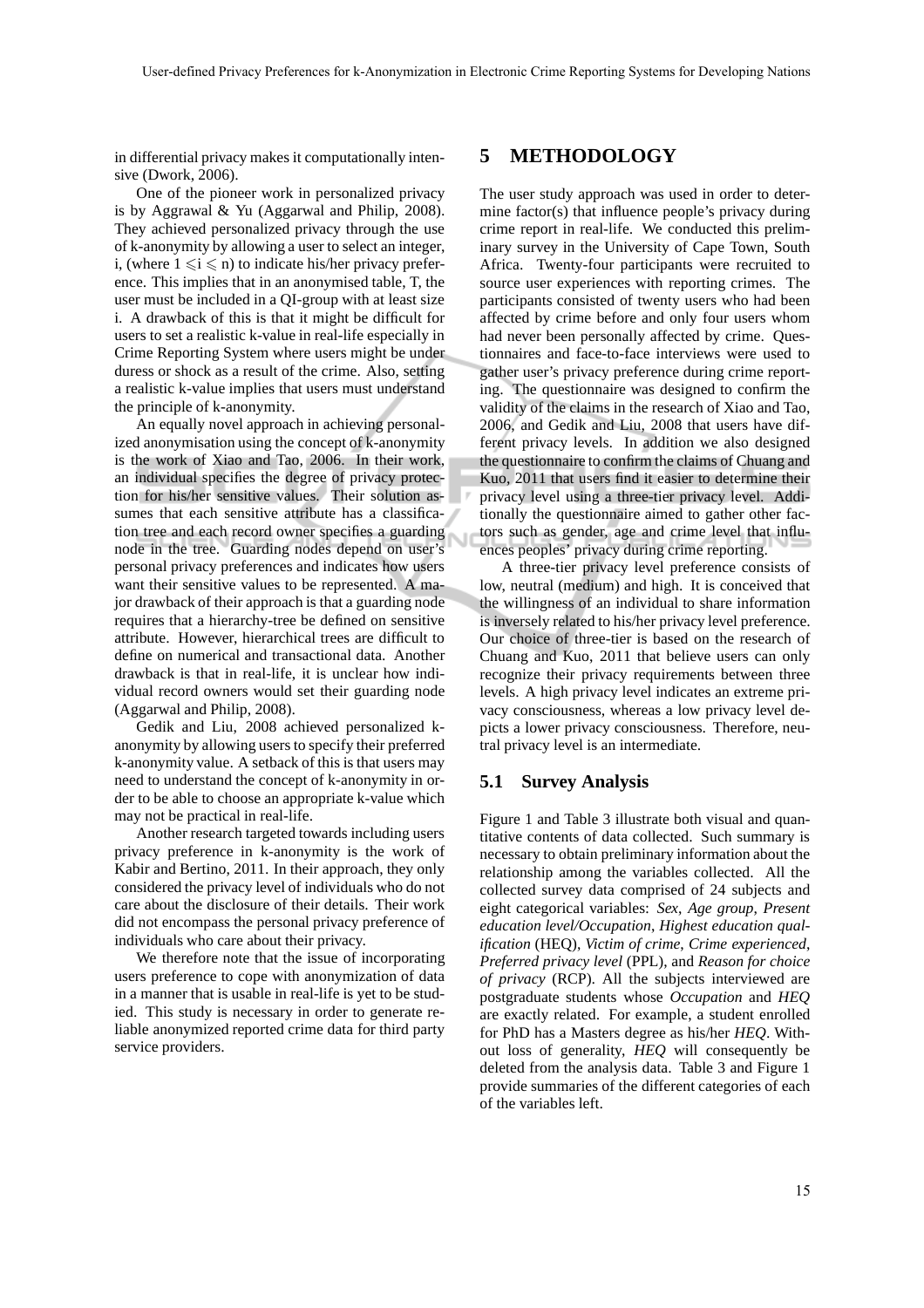#### **5.2 Survey Model**

The response of interest in the survey is the attribute Preferred Privacy Level (PPL) variable. To model the PPL, we use multivariate logistics regression model (Skrondal, 2003) because we are interested in exploring the relationships among the variables (Skrondal, 2003) as stated in our research question. That is, we want to know variables that influence peoples' privacy choice.

Consider a set of *k* explanatory variables;  $X =$  $\{X_1, X_2, \ldots, X_k\}$ , such that,  $X_j = \{x_{1j}, x_{2j}, \ldots, x_{nj}\}$ . Also, assume that each set of observations,  $\mathbf{x}_i$  =  ${x_{i1}, x_{i2}, \ldots, x_{ik}}$ , corresponds to measurements collected from a specific subject *i*. X represents our dependent variables such as age, gender. These measurements could be any combination of continuous, discrete or categorical variables. Further assume that for each **x***<sup>i</sup>* , a corresponding binary variable response of interest *y<sup>i</sup>* was subsequently observed. Hence, the responses constitute a vector  $Y = \{y_1, y_2, \dots, y_n\}$ . Y represents our variable of concern i.e. PPL. Let the binary classes of *Y* be representable by 0 and 1. Logistic model approach posits that the relationship between*Y* and **X** can be modeled as;

$$
\log\left(\frac{p^{(1)}}{1-p^{(1)}}\right) = \beta_0 + \beta_1 X_1 + \beta_2 X_2 + \ldots + \beta_k X_k
$$
 (1)

where,  $\beta_0$  is the coefficient of intercept and  $p^{(1)}$  is the observed proportion of subjects in response class 1 i.e. the probability of belonging to response category 1. Obviously, the probability of belonging to response category 0 will be  $1 - p^{(1)}$ . Equivalently, Equation 1 could be represented in terms of odds ratio as;

$$
\frac{p^{(1)}}{1-p^{(1)}} = \exp(\beta_0 + \beta_1 X_1 + \beta_2 X_2 + \dots + \beta_k X_k)
$$
 (2)

Thus, a primary aim of most logistic regression analysis is to estimate the coefficients  $\beta$ . β's are the coefficients of our exploratory variables.

### **5.3 Survey Result**

Our results obtained showed that the odds ratio (OR) for Male under Neutral-PPL implies that, on average, there is about  $27.27\%$  (= 1.2727 - 1) higher chance that a male will choose a neutral preference level over other preference levels. OR measures association between our explanatory variables (such as age group, gender) and our response of interest (PPL).

Our result further shows the estimated odds ratio for Male under Low-PPL is 1. This implies that, on average, the (independent) choices of a male and a



Figure 1: Histogram illustrating the distribution of subjects over the different categories of variables surveyed in the primary study of privacy level preference.

Table 3: Description of the different categories of the surveyed variables used in the ensuing analysis. The table shows number of subjects observed for each variable category.

| Variable                                                                                               | Categories                                                                 | <i><b>Subjects</b></i>    |
|--------------------------------------------------------------------------------------------------------|----------------------------------------------------------------------------|---------------------------|
| Sex                                                                                                    | Male<br>Female                                                             |                           |
| 26<br>Age group                                                                                        | 30<br>- 35<br>40                                                           |                           |
| Occupation                                                                                             | Masters                                                                    |                           |
| None<br>Privacy choice reasonAdaptive<br>Personal<br>Insensitive<br>Reduce crime<br>Explicit ID delete | 846                                                                        |                           |
| Variable                                                                                               | Categories                                                                 | <i>Subjects</i>           |
| Crime Victim?                                                                                          | Yes<br>Nο                                                                  | 4                         |
| Crime experienced                                                                                      | Burgle<br>Fraud<br>Robbery<br>Theft<br>Muqqinq<br>Assault<br>Car snatching | 3<br>$\overline{c}$<br>12 |
| Preferred privacy level Neutral                                                                        | Low<br>High                                                                | 8<br>9                    |

female will be similar when considering choosing between low and other privacy levels.

With respect to age-group, our result illustrates that, on average, relative to an individual in the 26-30 age group, an individual in the 31-35 age group has a significantly higher chance of choosing a high privacy preference level over other privacy preference levels. The estimated odd of this claim is 12.5:1 with a standard error of about 3.4723. This deduction is supported by the plot on Figure 2. The large standard er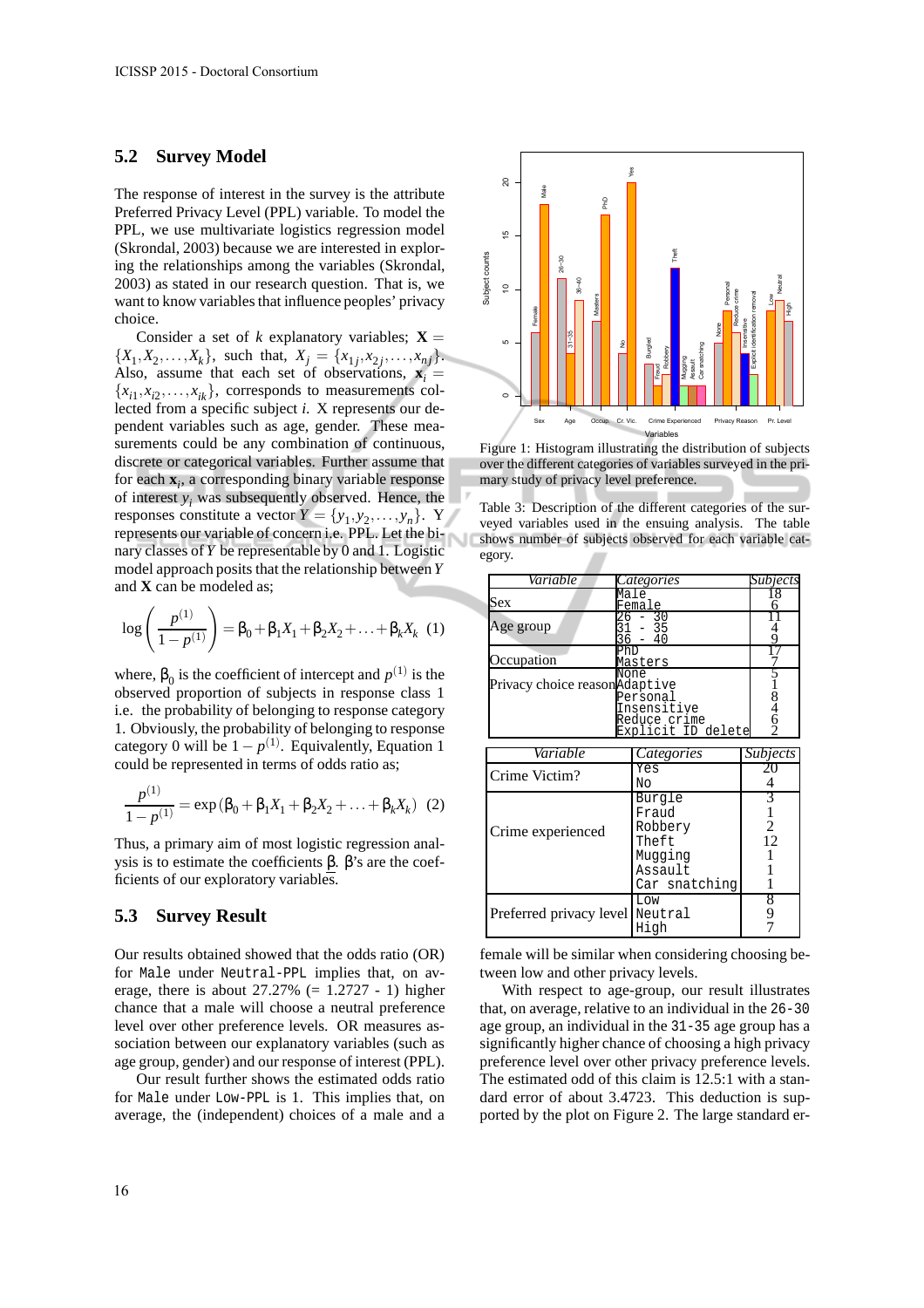ror observed on the table is highly inevitable given the sample size of the analysis data. This proves that age is a key factor in choosing privacy preference. This implies that age is a key element in choosing privacy.

In order to test if there is a relationship between the type of crime experienced, Privacy Choice and Preferred Privacy Level (PPL), we used subset regressions. All subsets regression begins by fitting separate models of the response against each of the explanatory variables. Subset Regression is a procedure to check for relationship between individual variable (e.g. Crime Experienced) and PPL. The intercept is also considered as an explanatory variable in this scenario. Based on some model selection criteria the best among these one-variable models is selected. This work uses the *Alkaike Information Criteria* (AIC) as its model selection criterion: the lower the AIC the better. Our result shows that, the different categories of Privacy choice reasons seems effective, except of IPR: Insensitive which was not selected as an element of an optimal categorization in any of the subset sizes. This implies that the following factors affect people's privacy choice: personality (PPR), Reduction of crime (RPR), Cultural Background (Adaptive).

Applying similar ideas, as those from the previous paragraph, to the results for Crime experienced allows substantial pruning of the categories of the variable to just Robbery, Theft and, Car snatching. From our study, only these three crimes affect People's Privacy Choice out of the seven different types of crime investigated.

In summary, although it might be necessary to gain more power through increased sample size in the main study, the hypothesis of non-optimal categorization of the Privacy choice reason and Crime experienced variables cannot be rejected. It is therefore claimed that, it is sufficient to say that people's privacy choices is affected by the following reasons: Age, Personality, Community Need, Explicit Identity Removal and Cultural Background:Adaptive. On the other hand, the following categories of Crime experienced affects people's privacy choice: Robbery, Theft and, Car snatching.

## **6 EXPECTED OUTCOME**

Our preliminary survey has shown the feasibility of our approach in our domain area. Results from our survey shows that the feasibility of integrating a threetier privacy into k-anonymity. As future work, we will be carrying out a real-life implementation of inte-



Figure 2: Illustration of the degree of association between high privacy preference level and potential confounder Age group.

gration of our personalised privacy into k-anonymity algorithm using three-tier privacy scheme. We also hope to increase our survey subjects.

OGY PUBLIC ATIONS

# **7 CONCLUSION**

Analyzing data is crucial for knowledge-driven decision support in most organisations, including the crime domain. However, lack of data analytics expertise within most law enforcement agencies in developing nations has necessitated the need to have thirdparties (honest-but-curious) data analytics provider intervene in order to aid fast crime report analysis. Data Anonymization techniques have proven to be reliable solutions to help in overcoming the limitations that prevents the engagement of third-parties expertise in anlysing data. Nonetheless, anonymisation techniques proposed in the past such as Cryptography and Swapping have limitations such as additive noise and inference attack. K-anonymisation technique has proven to be a promising alternative in overcoming these shortcomings. However, the generic paradigm approach to privacy enforcement in K-anonymity model needs to be refined, in order to improve efficiency in this regard.

Therefore, this research re-emphasizes the need to integrate users privacy preference into k-anonymity model, thereby improving its efficiency. The users privacy preference ensures that users privacy specification or need is well represented, such that the users data is neither over-protected nor under-protected. Our proposed approach integrates the concept of a three tier-privacy level (low, medium and high) into k-anonymity to achieve anonymization. This helps us to identify individual users best choice and how